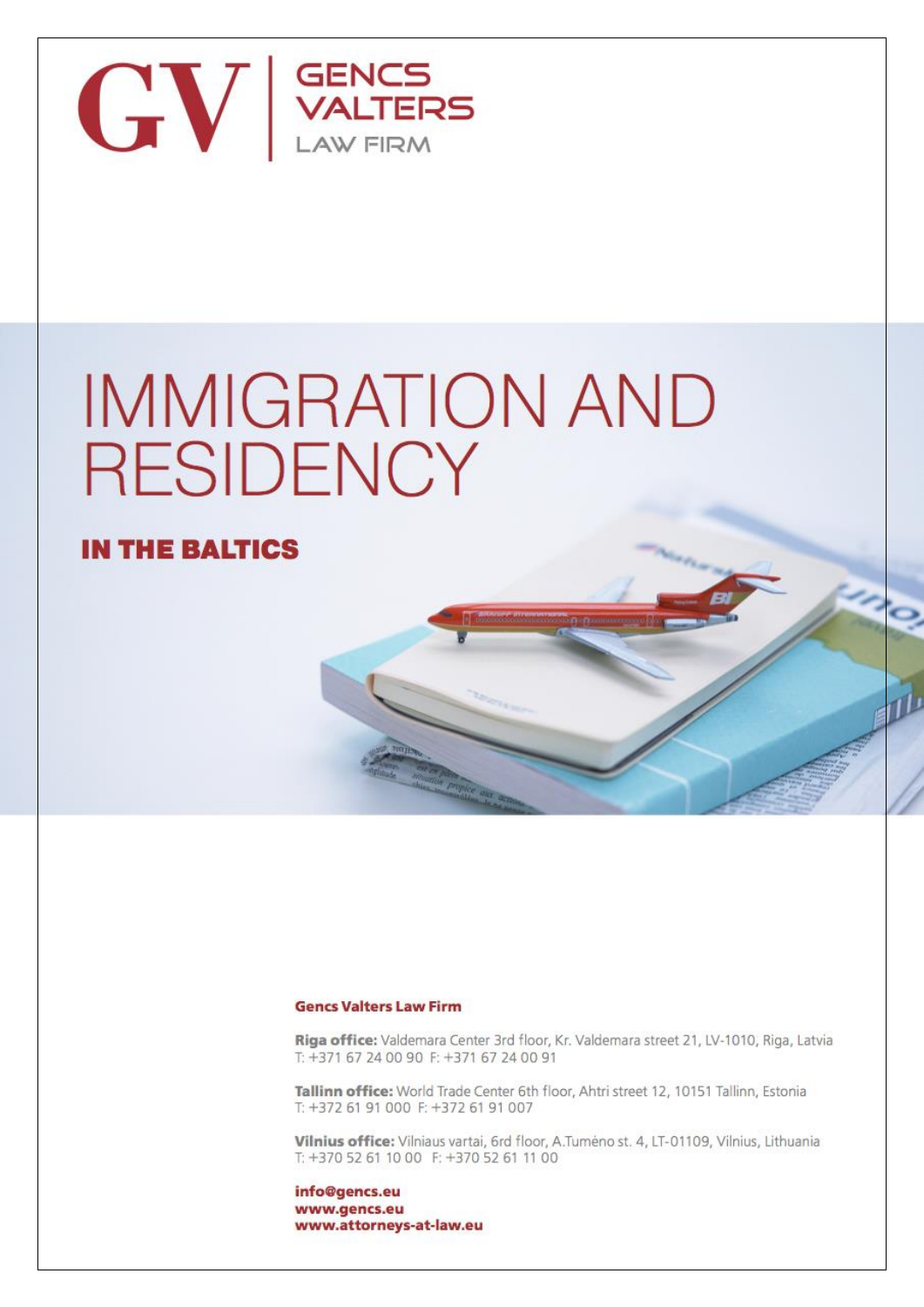# IMMIGRATION AND RESIDENCY IN LATVIA

#### **European Union citizens**

EU citizens have the right to stay in Latvia on the basis of a valid travel document for the period of up to 3 months within half a year counting from the first day of entrance. If the person wishes to stay in Latvia longer, the temporary residence permit shall be applied.

An EU citizen who has resided in Latvia permanently for 5 years on the basis of temporary residence can obtain the right of permanent residence.

In order to obtain the right of temporary residence permit the following documents will be required:

- the copy of the person passport;
- person marriage dates, info on spouse, parents, children, brother, sister, languages knowledge's, education, serving in military services, residence in foreigner countries indicated in official Application form;
- information on the person possible place of residence in Latvia;
- document confirming person staying in Latvia (for example, labor agreement for employee)

The person must have income 360 EUR per month. State fees: Per registration of the address 4,27 EUR

Documents must be submitted personally in Latvia, in Immigration department.

#### **Non European Union citizens**

The most common are following temporary residence permit forms:

1) If investors purchase and own a real estate (functionally bounded with buildings) worth over 250 000 EUR. The immovable property cannot consist of agricultural land or forest land. The minimal cadastral value has been increased to 80,000 EUR. Besides 5 percent of the value of real estate will have to be paid into the state budget by third-country citizens who apply for Latvia's residence permit for the first time.The real estate shall be inquired only form the legal persons registered in Latvia, Latvian citizens, noncitizens, EU citizen, or person with the residence permit of Latvia. The transactions have to be done with clearing and no debt is allowed with regard to real estate tax. The property might be bought by you as individual. In this case you must have income 960 EUR per month and place of residence in Latvia. The residence permit will be issued per 5 years and once per year you might register in Immigration department.

In this case you must have income 1080 EUR per month. The residence permit will be issued per 5 years and once per year you might register in Immigration department.

2) If a person (individual) invests at least 150 000 EUR or 35 000 EUR in the share capital and a company.

If 35'000 EUR are invested, the company shall pay in taxes at least 40 000 EUR within a financial year, has maximum 50 employees and annual turnover cannot exceed 10 000'000 EUR, for maximum 3 persons.

If 150 000 EUR are invested, the company shall has more than 50 employees and annual turnover shall exceed 10 000'000 EUR.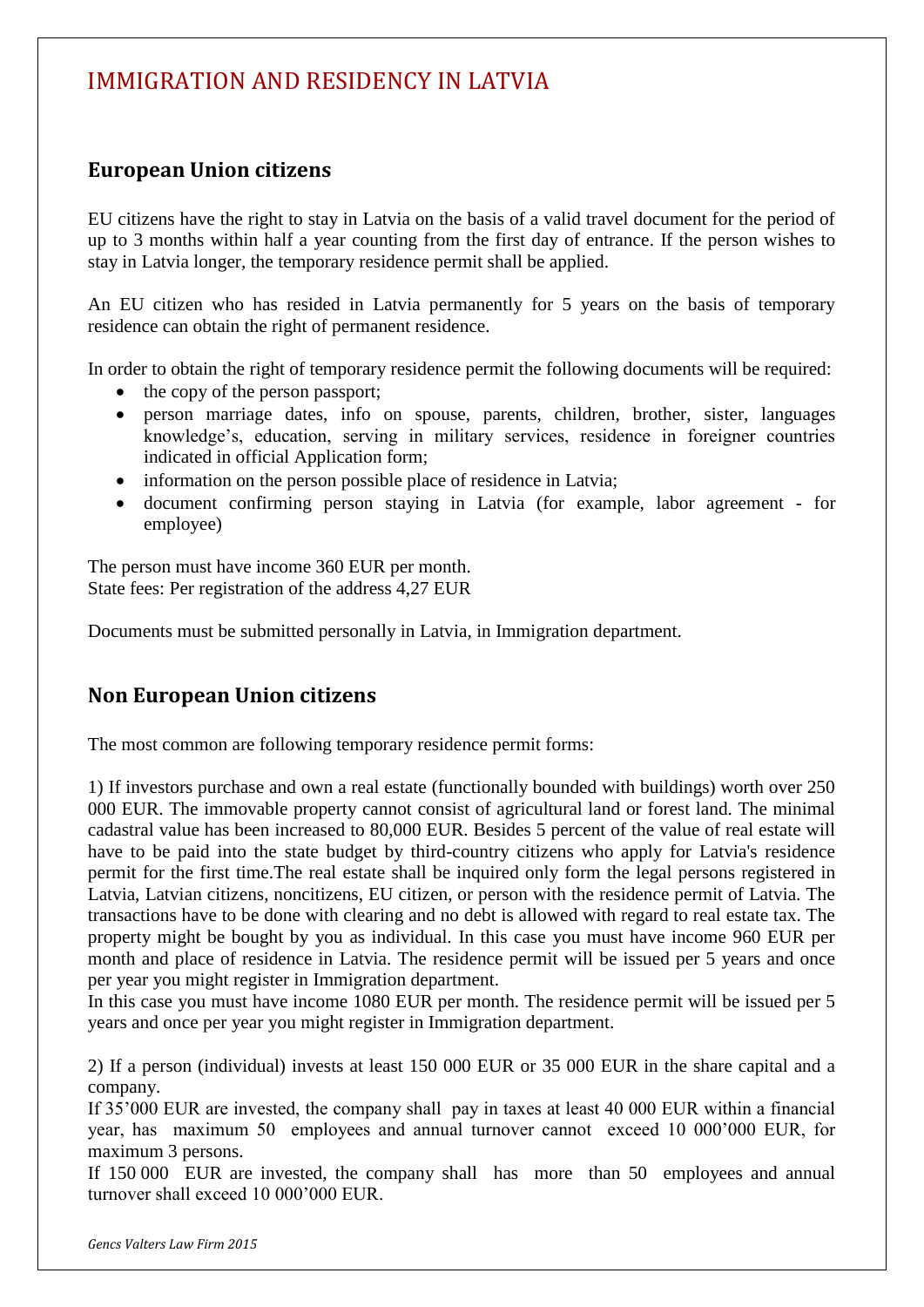In this case you must have income 1080 EUR per month and place of residence in Latvia. The residence permit will be issued per 5 years and once per year you might register in Immigration department.

3) If a person (individual) invests at least 280 000 EUR in a credit institution for (at least) 5 years term (without rights to discontinue this investment earlier). 25 000 EUR will have to be paid into the state budget by third-country citizens who apply for Latvia's residence permit for the first time In this case you must have income 360 EUR per month and place of residence in Latvia. The residence permit will be issued per 5 years and once per year you might register in Immigration department

4) a person registered in the Latvian Commercial Register as the Board or the Council, managing or a person authorized to represent a corporate entity (a foreign corporate entity) in activities related to the branch office in Latvia;

The company must be registered per 1 year, has to pay in taxes min. 21 350 EUR per year.

In this case you must have income 1432 EUR per month and place of residence in Latvia. The residence permit will be issued per 5 years and once per year you might register in Immigration department

5) a representative of a foreign corporate entity.

The representative office must prove their business activity by presenting of concluded agreements. In this case you must have income 360 EUR per month and place of residence in Latvia. The residence permit will be issued per 4 years and once per year you might register in Immigration department

6) The person is an employee in the Latvian or foreign company.

In this case you must have salary 716 EUR per month and place of residence. The residence permit will be issued per the term of the Employment agreement. Receiving of the work permit and announcement of the vacancy (1 month before receiving of the work permit) is required before receiving of the residence permit.

The residence permit will be issued within 30 days (or within 80 days if you will buy immovable property, invest in share capital of company or in banc account) if the state fee 99,60 EUR is paid, 10 days –241.89 EUR , 5 days – 384.18 EUR is paid).

Person spouse and minor children, as well as dependants can receive the residence permit on the ground of your received residence permit. Person spouse income per months must be 360 EUR, a child–216 EUR.

In order to obtain the right of temporary residence permit the following documents will be required:

- the copy of the person passport and information on person address abroad;
- person marriage dates, info on spouse, parents, children, brother, sister, languages knowledge's, education, serving in military services, residence in foreigner countries indicated in official Application form;
- information on the person possible place of residence in Latvia;
- document confirming person staying in Latvia (for example, labor agreement for employee);
- a statement on punish ability issued by a competent institution of the citizenship or the host country (for a foreigner more than 14 years old), if a foreigner has resided in that country longer than 12 months;
- health insurance policy.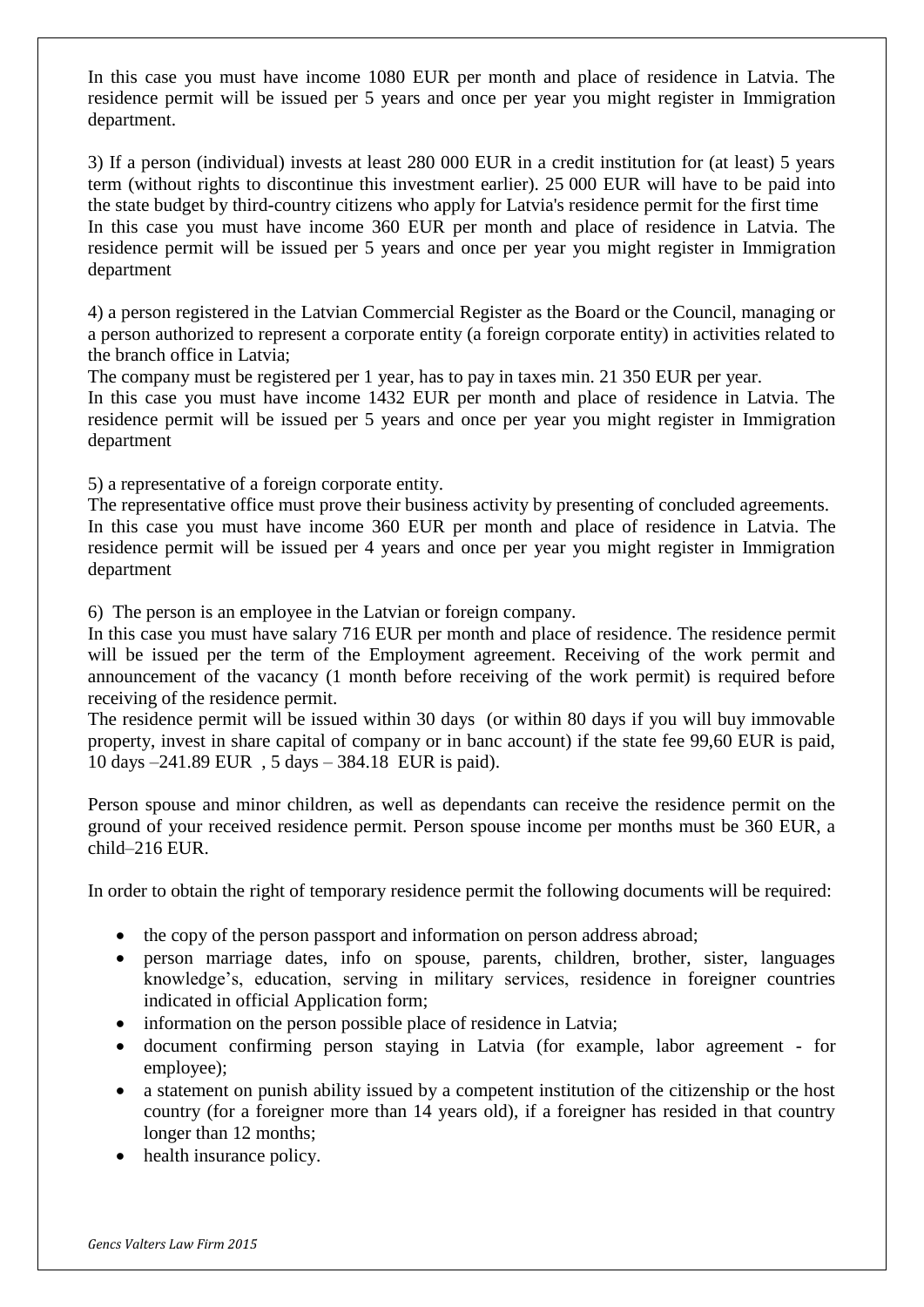First time to apply for a residence permit, a foreigner must submit documents personally to a diplomatic or consular representative office of Latvia abroad, outside Schengen and EU countries.

Investors in the real estate, share capital of the company or credit institutions who legally visit Latvia may all documents submit in the Latvia Immigration department. This rule is not applicable to the citizens of Afghanistan; Algeria; the United Arab Emirates; Bahrain; Bangladesh; Egypt; Indonesia; Iraq; Iran; Yemen; Jordan; Qatar; Kenya; Korea, Chechnya, Dagestan and Ingushetia; Kuwait; Lebanese; Libyan Arab Jamahiriya; Morocco; Nigeria; Oman; Pakistan; Palestine; Saudi Arabia; Syria; Somalia; Sudan; Sri Lanka and Tunisia.

#### **Schengen visas**

The Schengen visa allows the holder to a total stay of up to 3 months days within a period of 6 months for tourist or business purposes. Receiving the multiple entry Schengen visa, is possible to leave and return in any number of times within the 6 months period, but the combined stay within the region must not total more than 3 months (90 days).

The Latvian Embassy or a Consulate of the Republic of Latvia takes a decision of the issue of a visa within 7 days of the receipt of necessary documents. If additional information is required, the process may take up to 30 days.

Documents required for applying for Schengen visa for travel to Latvia:

- A valid passport or other travel document (containing at least two blank pages and with a term of validity exceeding the expiry date of the visa requested by a minimum of three months);
- A completed and signed official application form;
- 1 passport-size recent color photo (35x45mm);
- Travel medical insurance policy valid in all Schengen countries and covering the entire period of the visit in the Schengen area (the minimum amount of the insurance is 30 000 EUR);
- Payment or confirmation of the payment of visa application fee. Short-term visa costs 60 EUR.

Supporting documents justifying the purpose and conditions of the visit (the necessity to submit any of the below is defined by the consular officers):

- purpose of entry or visitation (such as an invitation number approved by the Office of Citizenship and Migration Affairs);
- means of transport for arriving and leaving Latvia (such as round-trip tickets or a reservation for tickets);
- means of subsistence to stay in Latvia and other Schengen countries, and means to return to state of residence (such as records of bank account transactions in the past months or tax returns); (The following amounts are required: if the party extending the invitation provides the foreign national being invited with accommodation, the estimate for the required financial means is aprox.14 EUR a day; if the foreign national intends to stay at a tourist accommodation, the estimate for the required financial means takes into account the cost of lodging based on the applicable rates, and is at least 42 EUR a day.
- place of residence in Latvia (such as a hotel reservation or an invitation approved by the Office of Citizenship and Migration Affairs, if staying with the inviting party);
- proof that you will return to your state of residence (such as a letter from the employer or an educational institution).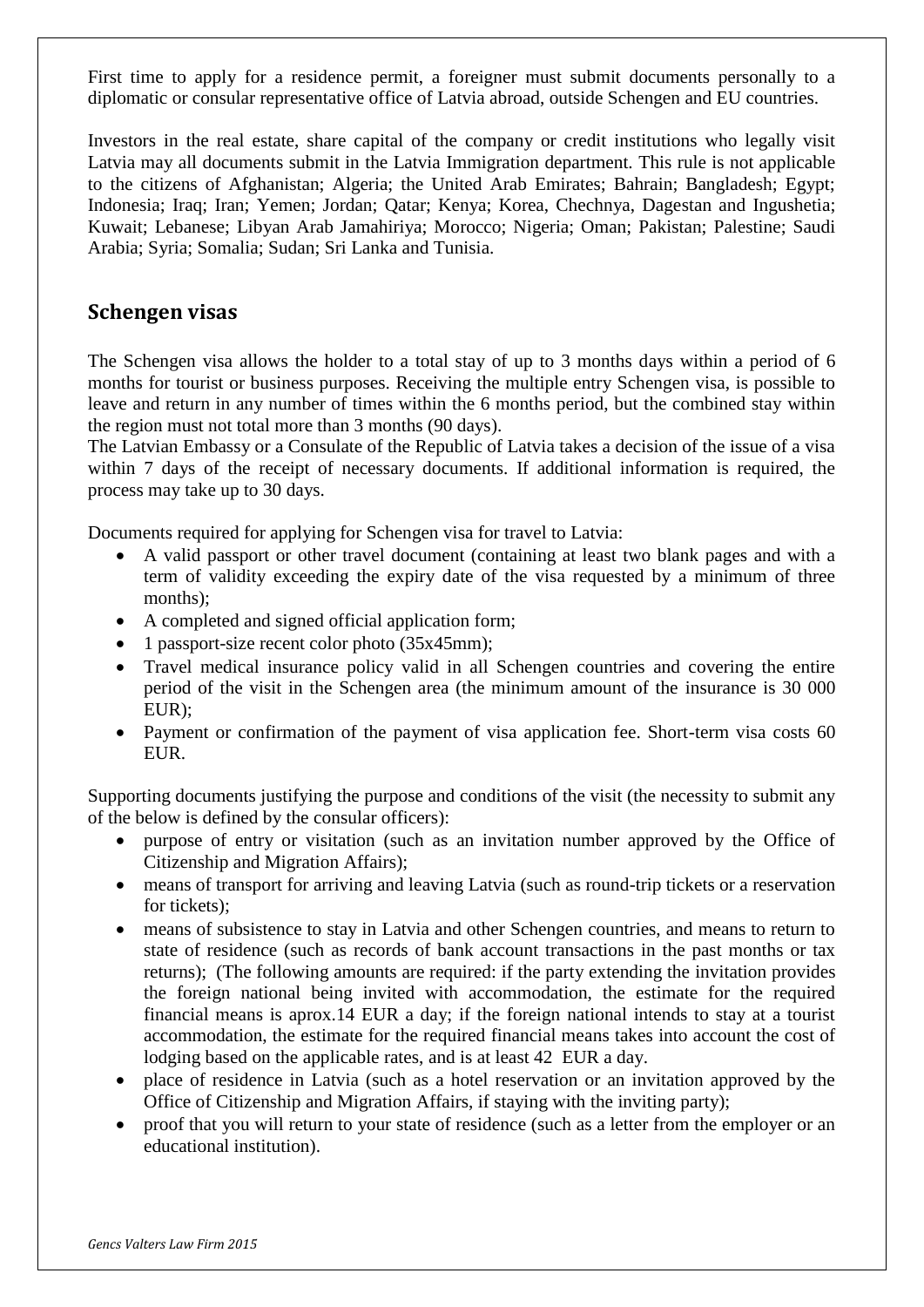If there is the Schengen visa issued to the employee of the Latvian or foreign company, receiving of the work permit and announcement of the vacancy (1 month before receiving of the Schengen visa) is required before receiving of the visa.

In this case you must have salary 684 EUR per month.

A multiple-entry visa may be issued to a foreign national if the applicant proves the need to travel frequently and/or regularly and justifies such need, in particular due to his occupational or family status, and if the foreign national has used any previous visas lawfully, as well as proves his integrity and reliability, his economic situation in the country of origin and his genuine intention to leave the territory of the Member States before the expiry of the visa applied for.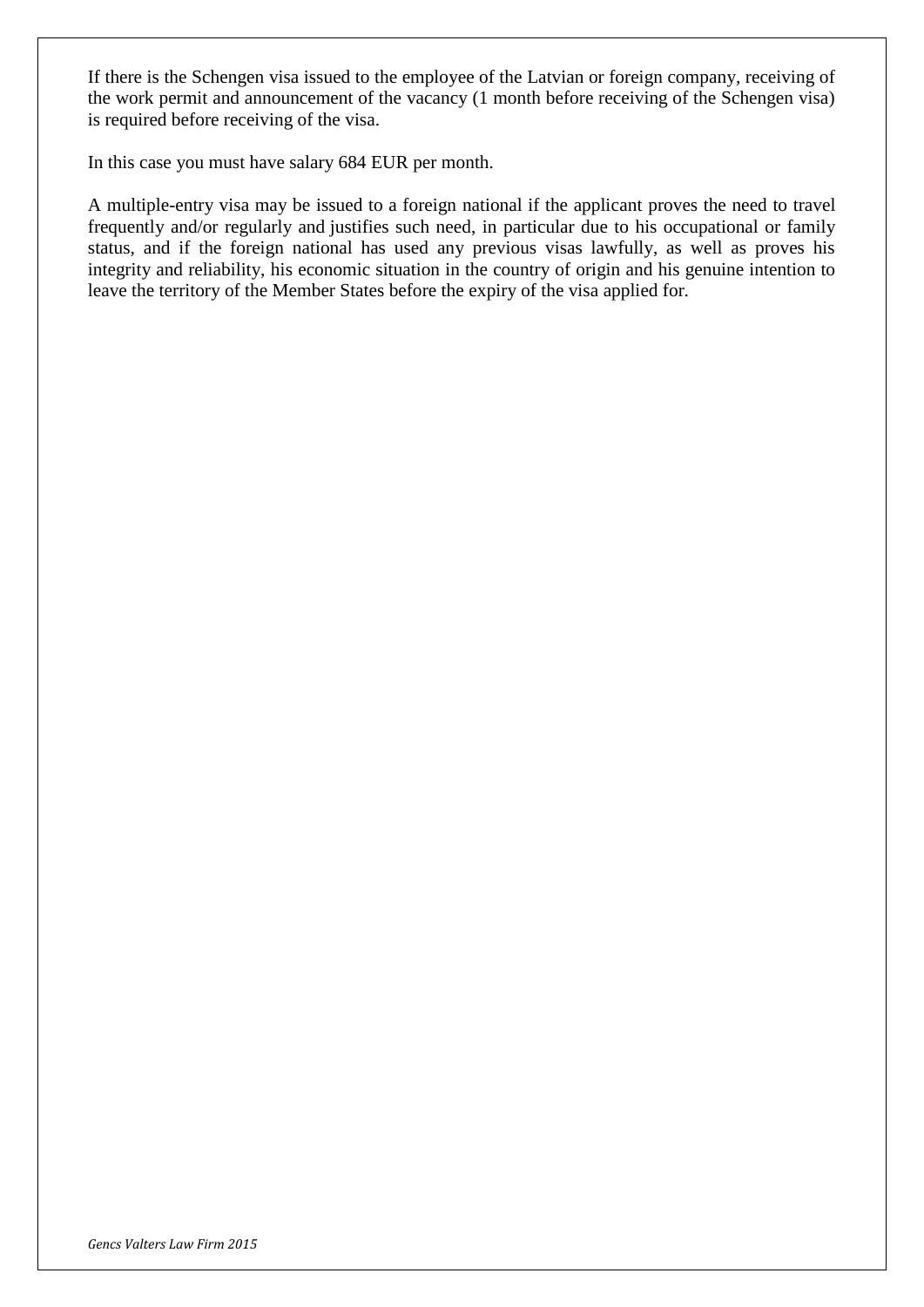## IMMIGRATION AND RESIDENCY IN LITHUANIA

Any European Union citizen is free to stay in the Republic of Lithuania for a period up to 3 months within half a year. If the person wishes to stay in the Republic of Lithuania longer, he or she should declare his place of residence in Lithuania. It should be noted that a citizen European Union has the right to bring their family members to Lithuania. If family members of the citizen of European Union are citizens of a third country and are coming for more than 3 months in the period of one year, they have to receive a residence permit.

## **Residency and Work Permits in Lithuania**

Non-European Union citizens, willing to engage in certain activities in Lithuania like studies or work must apply for and receive a temporary residence permit. If a temporary residence permit on studies is issued, non-European citizen enjoys the right of possible part-time work (which is not more than 20 hours per week according to the Art. 46 of the Law on the Status of Aliens). Depending on the reasons of staying in Lithuania, temporary residence permit may be issued for a period not longer than 5 years through the local migration office.

Regarding the work permit, Lithuanian registered enterprise may employ a foreigner if he (she) has a valid work permit issued by the Lithuanian Labour Exchange. However, there are certain exceptions. Citizens of the EU, foreigners holding a permit for permanent residence, foreigners who retained their right to the citizenship of the Republic of Lithuania, foreigners of the Lithuanian origin and foreigners who have received their residence permit on the basis of family reunion or who are employees of high qualification, do not require a work permit. Other exceptions are provided in the Law on Legal Status of Aliens.

Possession of a temporary residence permit may grant a right to obtain the work permit. A temporary residence permit is issued for the period of the work permit (up to 2 years). The work permit is not required for persons who work as a head of the company registered in Lithuania.

### **Employment of non-Lithuanian Residents**

There is a certain procedure which shall be applied in the cases of employing a foreigner. One month prior employment a Lithuanian registered enterprise must register free working place at the local labour exchange and apply for the issue of a work permit. In the cases when the company established in the Republic of Lithuania is under bankruptcy the right to apply for the work permit is not possible. The procedure goes as follows: a local Labour Exchange office examines the application, if a positive decision is reached, local Labour Exchange office the documents to the Lithuanian Labour Exchange, which issues a work permit to the foreigner. The application, depending on qualification of the future foreign employee may take from one to two months. If the application is approved, work permit for a foreign employee will be valid for 2 years.

It shall be noted that if a company is willing to hire a high qualification employee, there are different requirements. High qualification employee shall have a university degree (or other type of degree comparable to a university degree) and the monthly salary for such employee shall be not less than an average brute salary in Lithuania multiplied by 2. A company shall register free working place at the local labour exchange 14 days prior to application for work permit. The deadlines for processing the application are much shorter: local labour exchanges examines the application within 7 days, Lithuanian Labour Exchange issues a work permit within 7 days. Within 3 days Lithuanian Labour Exchange informs Migration Department that work permit has been issued and sends an electronic copy of the permit.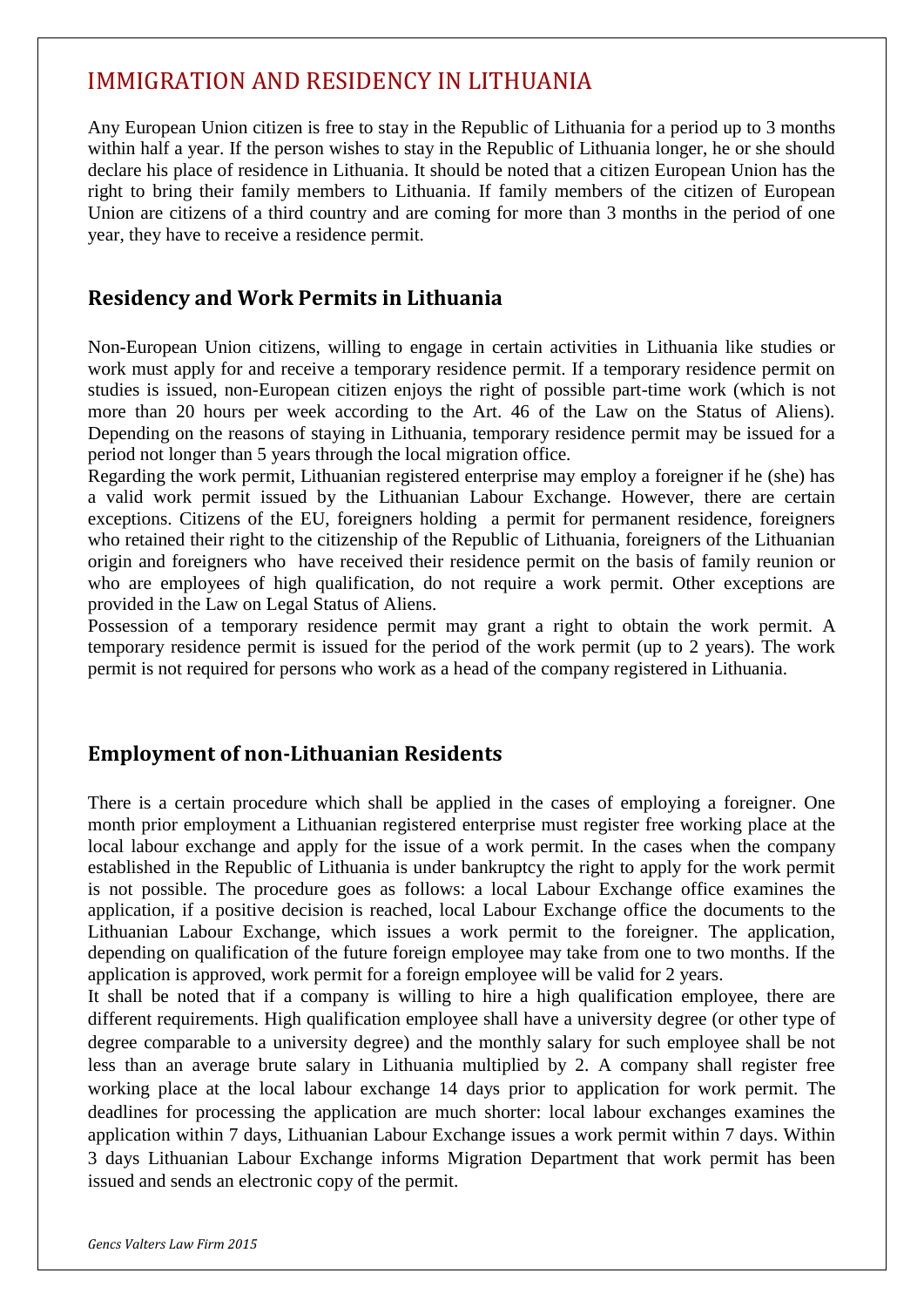## **Residence Permit costs and Requirements in Lithuania**

When issuing an alien a residence permit for the first time, the alien will usually be issued a temporary residence permit.

An alien who applies for the first time for the issue of a residence permit shall lodge an application for the issue of a residence permit with the diplomatic mission or consular post of the Republic of Lithuania abroad.

A temporary residence permit for one year may be issued to an alien who intends to engage in lawful activities in Lithuania, provided that the alien:

1) Is a sharer in the company, which carried out the activities referred to in its Articles of incorporation for at least the last 6 months prior to the alien's application for the issuance of a temporary residence permit, which has registered at least three full-time workplaces and which has the authorized capital (assets) of at least 28,000 EUR, of which not less than 14,000 EUR is alien's investments in the company. The alien shall hold the position of head of collegial or supervisory body, a sharer who has the right to enter into transactions on behalf of the company, or a shareholder, who owns a part of company's shares which is equal to nominal value of 1/3 of the share capital of the company;

2) Is a CEO or a member of management or supervisory board of the above mentioned company and the main purpose of coming to Lithuania is to work in this company;

3) Is exempt from the requirement to obtain a work permit according to the Art. 58 (2) of the Law on the Legal Status of Aliens.

A temporary residence permit for an alien who is engaged in lawful activities in Lithuania will be issued for the period of one year. A repeated residence permit will be issued for the period of two years. If an alien has invested at least 260,000 EUR in the company and the company has at least five full-time workplaces, a temporary residence permit shall be issued for the period of three years.

Prior to the issuance of the temporary residence permit, the activity of the company will be evaluated in order to decide if the company is not fictitious.

The person shall have at least 300 EUR per month (3600 EUR per year) of income and a place of residence in Lithuania (registered rent agreement or written consent of the owner is required).

State fee for document administration is 86 EUR, 172 EUR for accelerated procedure and 28 EUR for formalizing a temporary residence permit (56 EUR for accelerated procedure); 60 EUR for the issuance of visa.

### **Requirements for accommodation**

According to the wording of the Art. 26 of the Legal Status of Aliens, a temporary residence permit will only be issued in case when an alien has an accommodation where he (she) intends to declare his (hers) place of residence and when the accommodation meets hygiene requirements, construction and fire safety regulations. The living space in such accommodation shall be not less than 7 square meters per person. It shall be noted that the living space will be calculated by dividing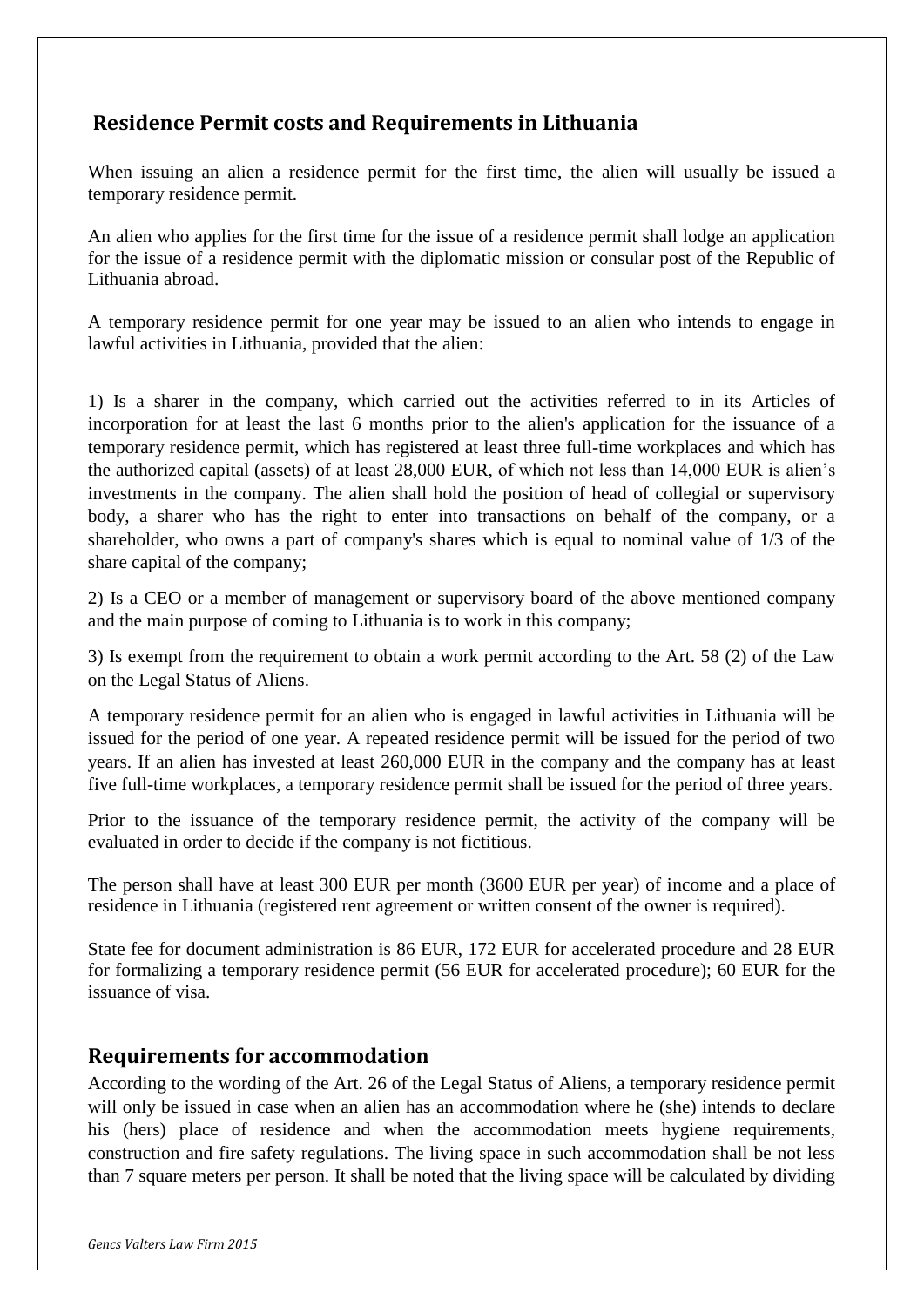the total area from the number of adult inhabitants which have declared their place of residence under that address.

If a temporary residence permit is issued to an alien who is going to study, minimum living space requirement per person shall be at least 4 square meters.

Minimum living space requirement will not be applicable to a foreigner if his (hers) job involves constant commuting on international routes or if the employer will send the foreigner to work under a service contract to another EU or European Free Trade Association member state.

#### **General Procedure**

An alien who applies for the first time for the issue of a residence permit shall lodge an application for the issue of a residence permit with the diplomatic mission or consular post of Lithuania abroad. Within not more than 4 months from the day of application, (2 months in case of accelerated procedure) the decision on temporary residence permit will be issued. The decision to grant the temporary residence permit is terminated if it is not used within the period of 3 months.

The following documents have to be submitted in order to apply for the temporary residence permit: (i) Official Application form, which will be provided in the consular post of Lithuania abroad; (ii) valid travel document, which validity shall be not less than 3 months until the validity of the temporary residence permit expires and its copy; (iii) documents, proving the grounds for the temporary residence permits; (iv) document, proving that the alien can sustain himself in Lithuania; (v) document proving that the alien has living premises in Lithuania belonging to him or on the basis of the lease agreement; (vi) health insurance document (shall be presented after the decision is issued on granting the temporary residence permit); (vii) document, proving that the state fee is paid State fee for document administration is 86 EUR or 172 EUR for accelerated procedure and 60 EUR for the issuance of visa.

Documents shall be submitted personally to the Lithuanian Embassy in alien's home country or to the Lithuanian Migration Office directly if alien is legally in the Republic of Lithuania. After residence permit is issued an alien must stay in Lithuania at least 6 months per year, otherwise residence permit may be cancelled or refused to prolong. Residence permit is valid for 1 year and it can be prolonged afterwards. Documents for residence permit prolongation shall be submitted to the Lithuanian Migration Office or its local subdivision according to alien's declared place of residence in Lithuania.

Family members entering into Lithuania to join the alien who has been issued a temporary residence permit on the particular grounds may be issued a temporary residence permit for the same period as the alien. However, current Lithuanian legislation sets the further requirements for the alien whose family members wish to reside in Lithuania on the grounds of family reunion. The requirements are the following: the alien should have lived in Lithuania for not less than 2 years, shall have a valid permit to live in Lithuania for one more year and have grounds for acquiring permanent residence permit. The aforesaid requirements are not applicable for family members of the alien coming to work high professional qualification job or coming to perform scientific research and (or) experimental development works as a researcher according to an employment agreement concluded with a scientific research company registered in Lithuania. If these requirements are met, family members have to present same documents as the alien and additionally submit documents proving their relationship status with an alien (marriage, partnership agreement) or that they are alien's children under 18 years old.

Pursuant to official data in 2011 70% of all residence applications were satisfied and 80% of applications from Asia countries were satisfied.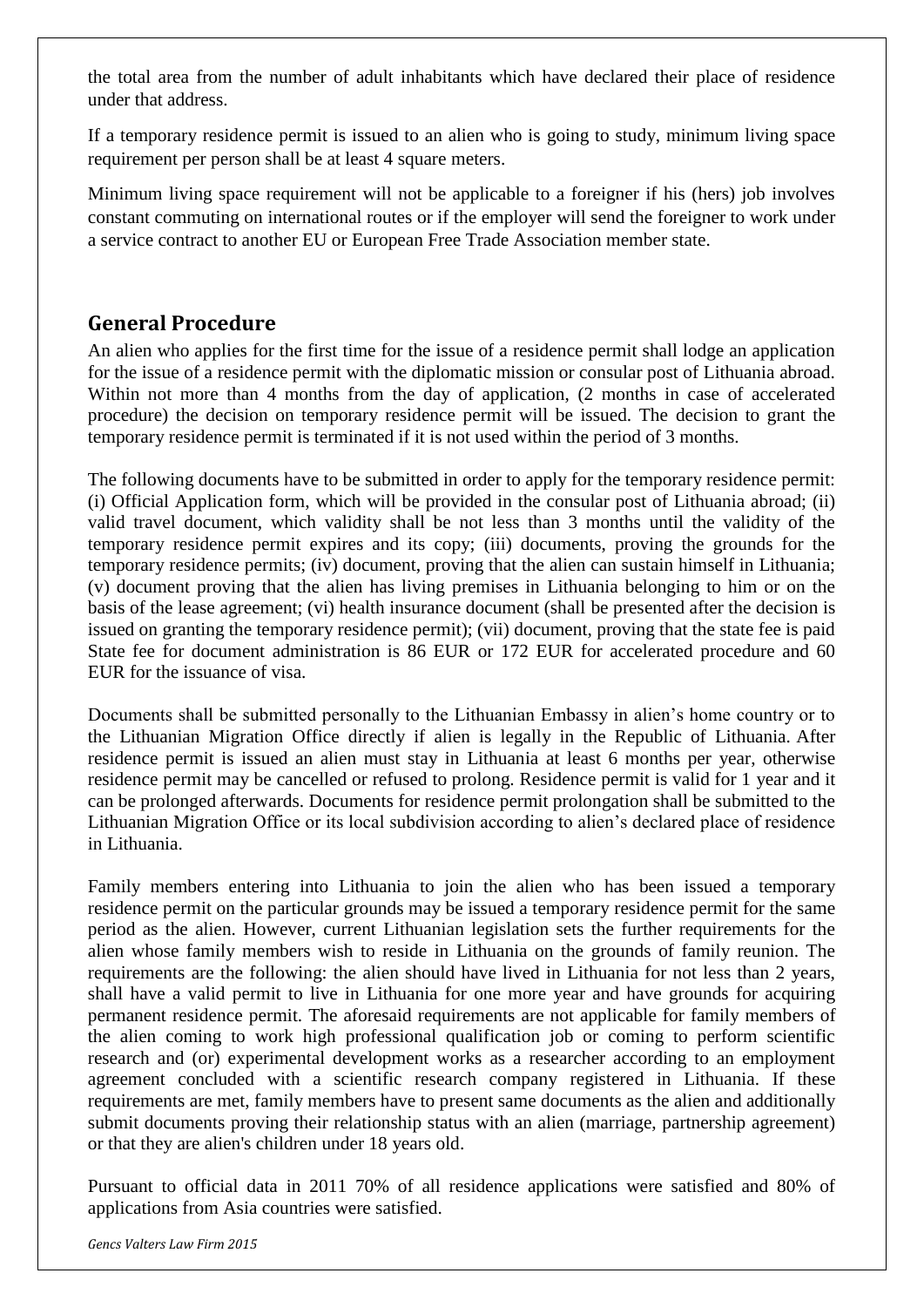#### **The Schengen Area**

In 2007, the Council of Ministers of Justice and Internal Affairs of the European Union (EU) adopted the decision on the accession of nine new states - Lithuania, Latvia, the Czech Republic, Estonia, Poland, Malta, Slovakia, Hungary and Slovenia - to the Schengen area. From December 21, 2007 these nine states abolished checks on persons at internal land borders and from March 30, 2008 - checks on persons at air borders within the Schengen area. Today the Schengen area is composed of 25 states:

- 22 EU member states: Austria, Belgium, the Czech Republic, Denmark, Estonia, Finland, France, Germany, Greece, Hungary, Italy, Latvia, Lithuania, Luxemburg, Malta, the Netherlands, Poland, Portugal, Slovakia, Slovenia, Spain and Sweden;

- 3 non-EU states: Iceland, Norway and Switzerland. From December 12, 2008 Switzerland abolished checks on persons at internal land borders within the Schengen area and from March 29, 2009 will abolish check on persons at air borders within the Schengen area.

Citizens of the 25 states that belong to the Schengen area have equal rights to travel without visas and border control.

The EU Member States Ireland, Bulgaria, the United Kingdom, Cyprus and Romania do not belong to the Schengen group. The United Kingdom and Ireland still keep control on borders with other EU states (but they are committed to provide police and legal cooperation in criminal cases).

The Schengen group requires only one visa. This means that a person wishing to travel anywhere in the Schengen area needs to get only one visa.

#### **Schengen Visas**

Visas are issued at diplomatic missions or consular offices of the Republic of Lithuania abroad.

In order to get a visa an alien must submit:

- a valid travel document:
- an established form of application for Schengen Visa;
- $\bullet$  one photo of 35x45 mm, corresponding to the age of an alien;
- $\bullet$  the receipt of the paid consular fee which is 60 EUR;
- a valid document certifying his/her health insurance;

In order to get a short-stay visa an invitation letter of a natural or legal person of the Republic of Lithuania for temporary arrival to the Republic of Lithuania contrived by a migration office of the police commissariat must be submitted.

For extension of visa a 30 EUR state fee shall be paid.

An alien possessing a short-stay visa may enter and stay within the Schengen area for the time period established in the visa but no longer than 90 days in any 180-day period from the first day of entry.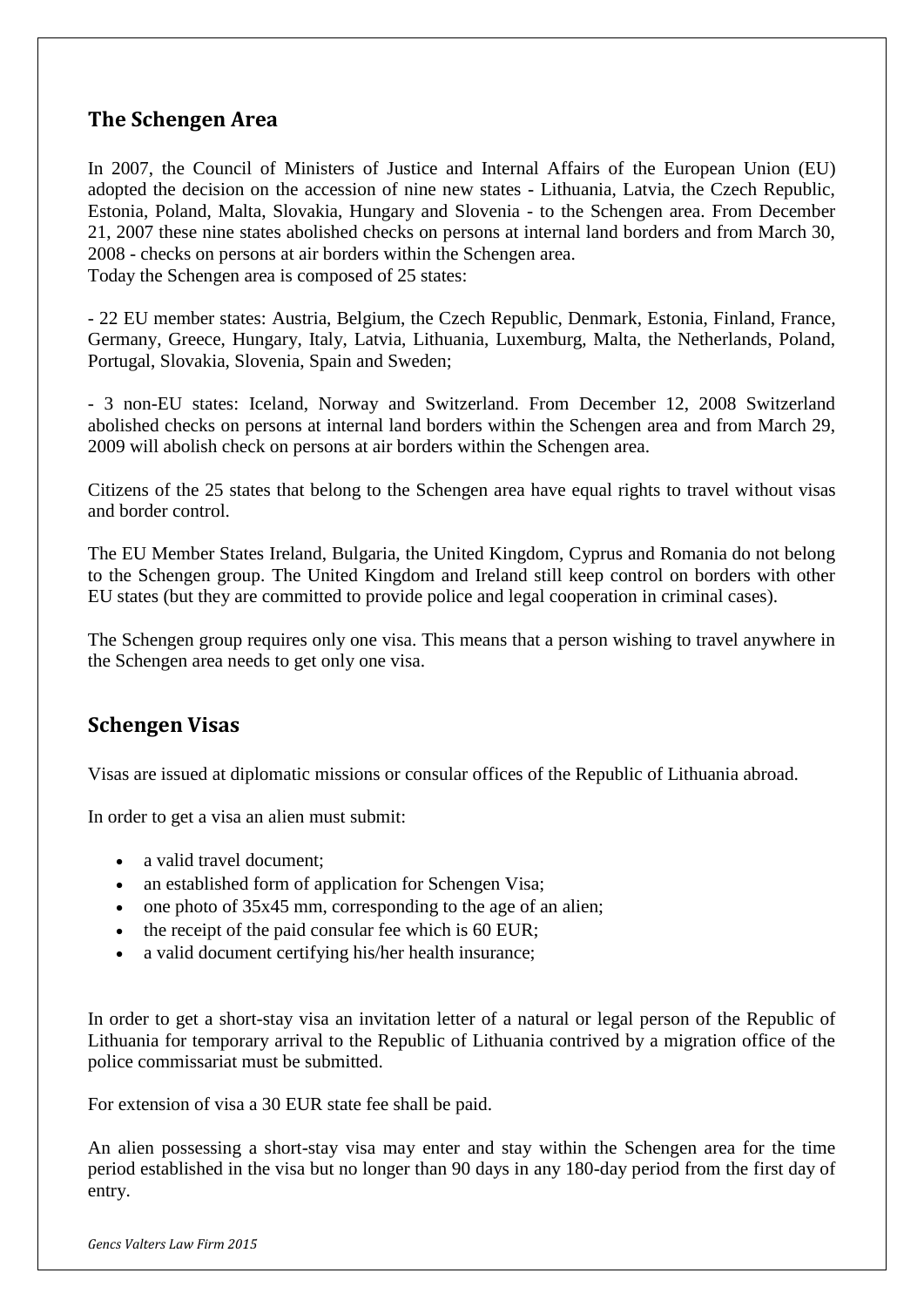## **Free-Visa Travelling**

Citizens from the following countries may enter Lithuania without visa:

Albania (for holders of diplomatic passport only); Andorra; Argentina; Armenia (for holders of diplomatic passport only); Australia; Austria; Belgium; Brazil; Bosnia and Herzegovina (for holders of diplomatic passport only); Brunei Darussalam; Bulgaria; Canada; Chile; China (for holders of diplomatic and official passport only); Costa Rica; Croatia; Cyprus; Czech Republic; Denmark; Estonia; Finland; France; Germany; Guatemala; Greece; Honduras; Hong Kong Special Administrative Region (for holders of Hong Kong Special Administrative Region passport only); Hungary; Iceland; Ireland; Israel; Italy; Japan; Korea (South); Latvia; Liechtenstein; Luxembourg; Macau Special Administrative Region (for holders of Macau Special Administrative Region passport only); Macedonia (for holders of diplomatic passport only); Malaysia; Malta; Morocco (for holders of diplomatic passport only); Mexico; Moldova (for holders of diplomatic passport only); Monaco; Montenegro (for holders of diplomatic passport only); Netherlands; New Zealand; Nicaragua; Norway; Panama; Paraguay; Poland; Portugal; Romania; Russia (for holders of diplomatic passport only); San Marino; El Salvador; Serbia (for holders of diplomatic passport only); Singapore; Slovakia; Slovenia; Spain; Sweden; Switzerland; Turkey (for holders of diplomatic, official and special passports only); Ukraine (for holders of diplomatic and official passport only); United Kingdom; United States; Uruguay; Vatican City (Holy See); Venezuela.

Under this regime, foreigners from these countries may stay in Lithuania without visa for up to 90 days within 180-day period, counting from the day of entry.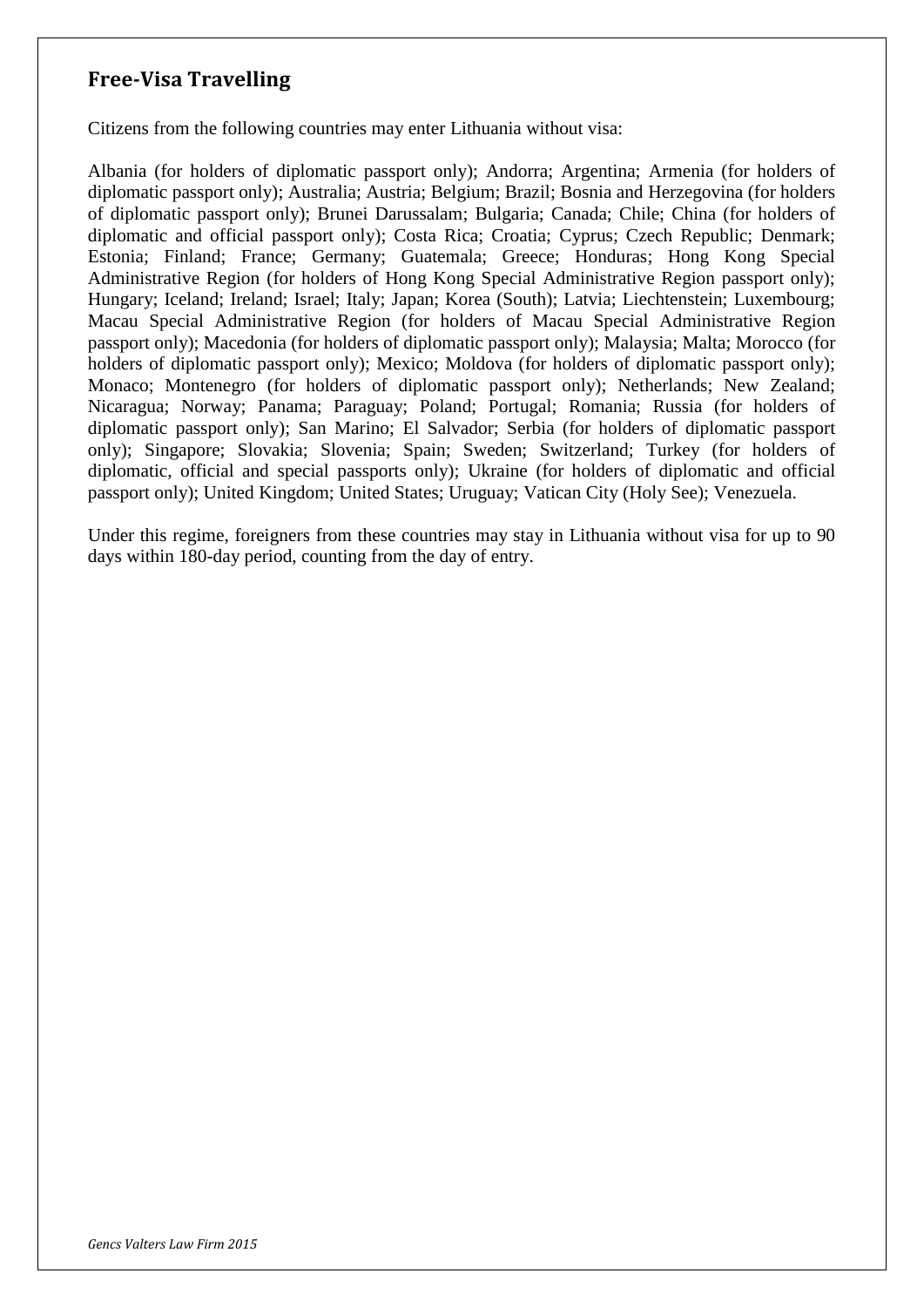## IMMIGRATION AND RESIDENCY IN ESTONIA

### **European Union citizens**

EU citizens have the right to stay in Estonia on the basis of a valid travel document or identity card for the period of up to 3 months. If the person wishes to stay in Estonia longer, the temporary residence permit shall be applied.

The temporary residence is granted for a period of 5 years.

An EU citizen who has resided in Estonia permanently for 5 successive years on the basis of temporary residence shall obtain the right of permanent residence.

It should be noted that EU citizen has a right to bring their family members to Estonia to whom applies the same residence regulation as for EU citizen.

In order to obtain the right of temporary residence an EU citizen must contact the local government authority nearest to his/her place of residence.

Upon the application for an identity card the following documents must be submitted to the Police and Boarder Guard Board:

- a standard application form
- an identity document of the applicant;
- a colored photo sized  $40x50$  mm;
- a document certifying the payment of the state fee 25 EUR.

Identity cards are issued within a period of one month from the date of submission of the application.

The right of temporary residence shall be extended automatically for a period of five years if the registered place of residence of the EU citizen is continually in Estonia and if the right of temporary residence of the EU citizen has not been expired or terminated. If the period of validity of an EU citizen's identity card has expired he/she has to apply for a new identity card.

### **Non European Union citizens**

A temporary residence permit may be issued to aliens:

- married to a person with permanent residence in Estonia;
- for settling down with a close relative permanently residing in Estonia;
- for working:
- for studies at an Estonian educational institution;
- for business:
- in case of substantial public interest;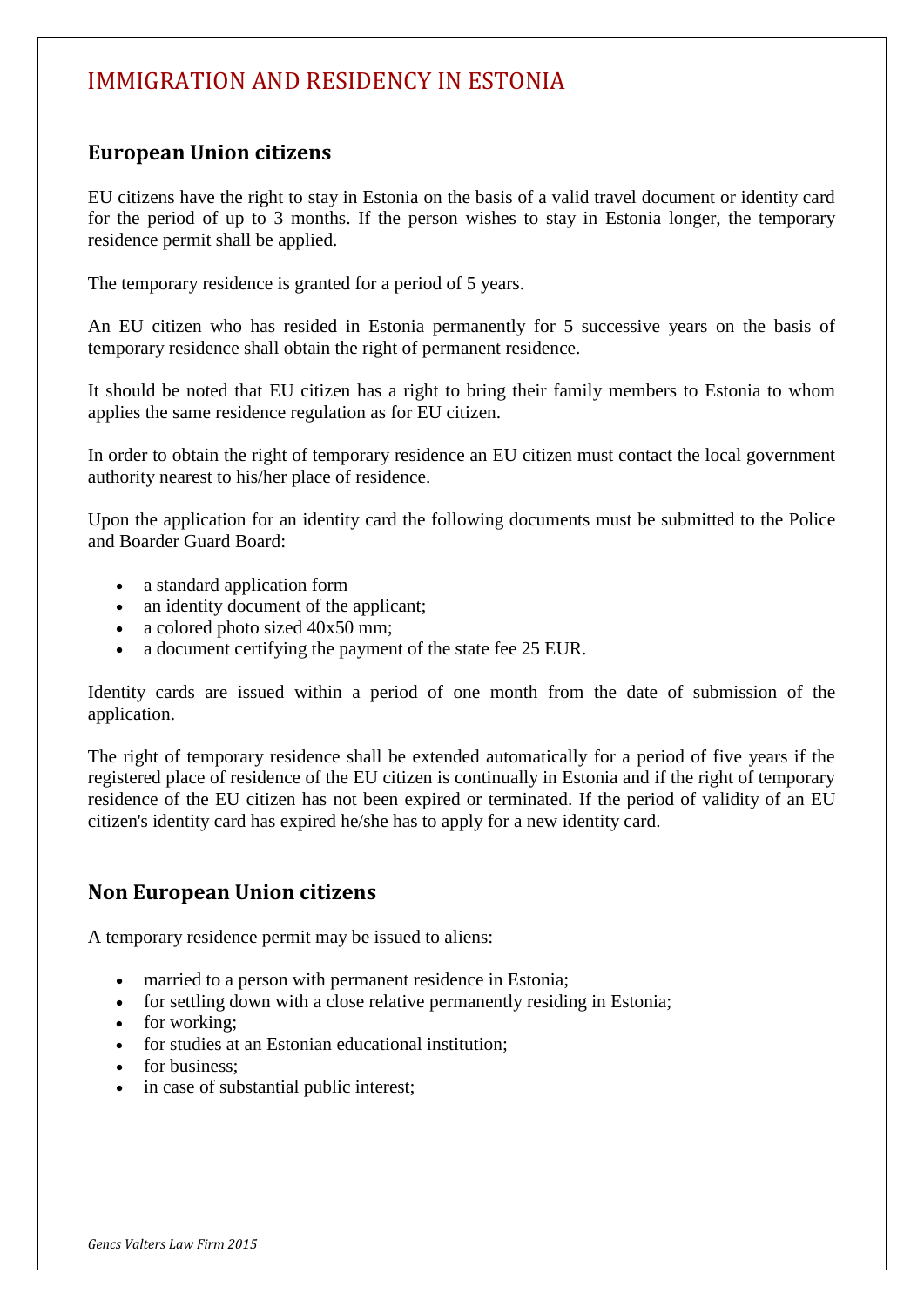There are 2 types of the residence permits:

1)Residence permit for employment - an alien is required to have a residence permit for employment or a work permit for activity in Estonia on the basis of an employment contract or other contract, and for other activities for the benefit of other persons where obtaining gain or any other proprietary benefit can be presumed, regardless of the type or form of the contract on which such activity is based, and the location of the seat or residence of the other party.

Non-EU citizen may apply for a residence permit for employment if an open competition has been carried out to staff and citizen has qualifications, education, health, work experience, special skills and knowledge required for the job. The Estonian Unemployment Insurance Fund has to give its consent before non-EU citizen can be employed. The consent is valid for 2 months from the moment of its issue. A residence permit is issued only if the wages of an alien ensure his/her subsistence in Estonia. An employer must pay an alien a salary which is at least equal to the product of the recent average yearly wages in Estonia published by the Statistical Office of Estonia and the coefficient 1, 24.

The consent of the Estonian Unemployment Insurance Fund and open competition is not necessary when applying to work as an expert, advisor, consultant (professional qualification required) or for the purpose to perform managerial or supervisory functions of a legal person registered in Estonia that is governed by private law. When applying as the latter, some conditions apply:

- the company must have been registered in Estonia for at least 5 months;
- the company must have conducted actual business activities in Estonia during the last 5 months;
- the granting of residence permit must significantly contribute to achieve the purpose of granting of residence permit for employment.

An employer must still pay the alien a salary which is at least equal to the product of the recent average wages in Estonia and the coefficient 1,24.

2) Residence permit for business - non-EU citizen who owns shares in a company or acts as a sole proprietor and who has continuous financial means, may apply for residence permit for business in Estonia. The company or the sole proprietor must be registered in the Estonian Commercial Register and the settlement of the alien in Estonia must be important for the business. The company or the sole proprietor is required to have a business plan which states the character and range of the business, financial forecasts for the next two financial years, number of staff, necessary qualification and know-how of the staff, and:

- Non-EU citizen has invested in Estonia a capital sum of 65 000 EUR under his/her control in the case of a company;
- Non-EU citizen has invested in Estonia a capital sum of 16 000 EUR under his/her control in the case of a sole proprietor.

The equity capital of a company, subordinated liability and registered fixed assets value may be considered as investment.

It is necessary to show legal income for the last 6 months that is equal to the eighteen Estonian average wages. In the II quarter of 2014 the average wages in Estonia was 1023 EUR, i.e. it is necessary to show legal income in the amount of at least 18414 EUR for the previous 6 months.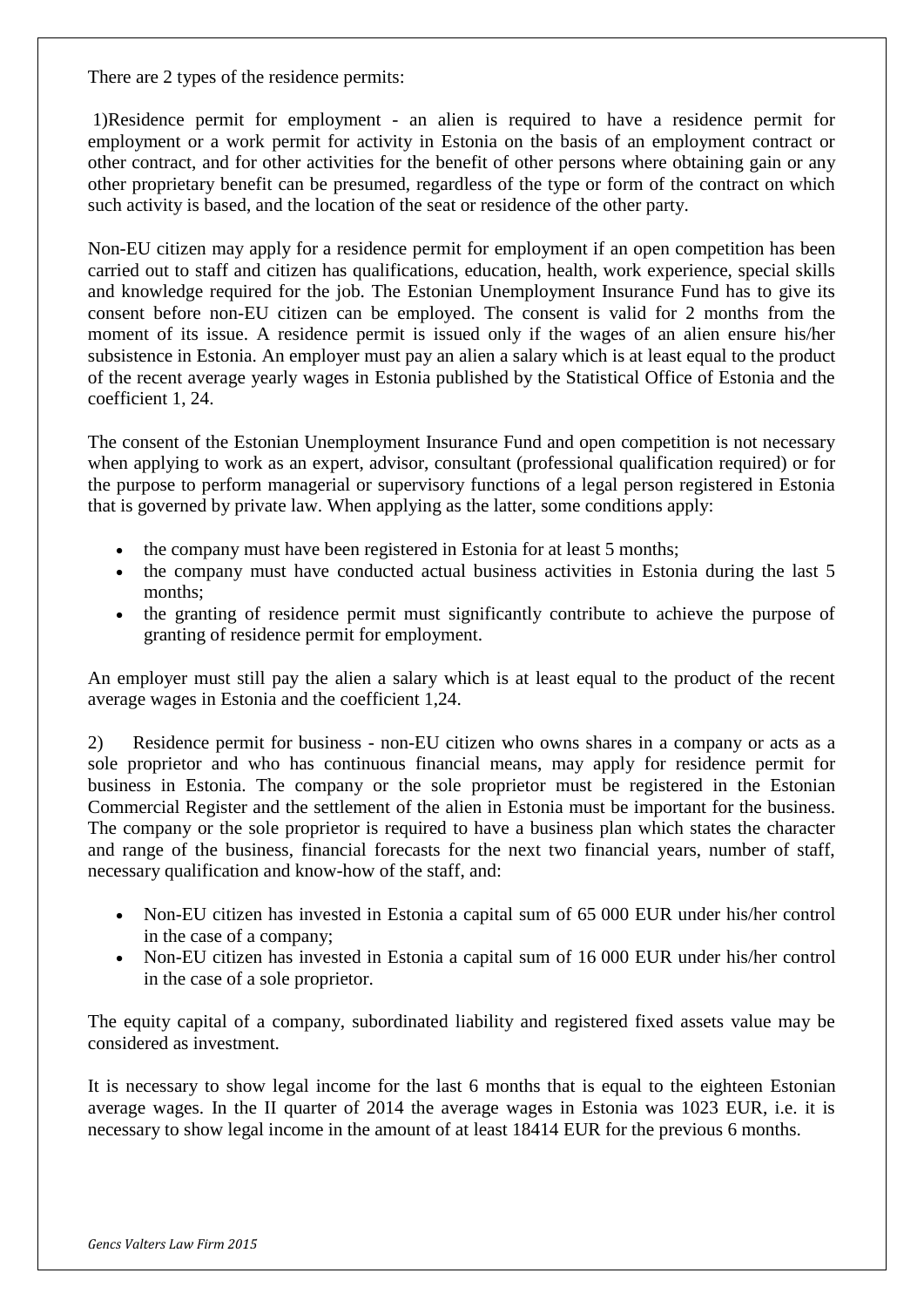Other requirements associated with every residence permit type

An alien who applies for the first time for the issue of a residence permit shall generally lodge an application for the issue of a residence permit with the diplomatic mission or consular post of the Republic of Estonia abroad. Documents shall be submitted personally by an applicant.

It is possible to submit the documents in Estonia when applying for the residence permit for business or for resident permit for managerial or supervisory employment in a company governed by private law, on the following conditions:

- the company must have been registered in Estonia for at least 4 months;
- the company must have conducted actual business activities in Estonia in the last 4 months;
- the applicant is staying in Estonia on the basis of visa or visa-free in relation to the activities of the company.

An alien is required to register his or her residence in Estonia in the population register within one month after entry in Estonia or commencement of stay in Estonia on the basis of a residence permit.

An alien has to have an insurance contract guaranteeing that any costs related to his or her medical treatment as a result of illness or injury during the period of validity of the residence permit applied for will be met to the extent equal to persons covered with health insurance.

The following documents have to be submitted in order to apply for the temporary residence permit: (i) Official Application form; (ii) valid passport; (iii) valid travel document, which validity shall be not less than 3 months until the validity of the temporary residence permit expires and its copy; (iv) documents, proving the grounds for the temporary residence permits; (v) document, proving the legal income; (vi) applicants CV; (vii) document proving that the alien has living premises in Estonia belonging to him or on the basis of the lease agreement; (viii) colored photo 40x50 mm; (ix) health insurance document (shall be presented after the decision is issued on granting the temporary residence permit); (vii) document, proving that the state fee 65 EUR or 100 EUR (residence permit for employment) or 160 EUR (residence permit for business) is paid.

Residence permit may be temporary (validity period up to five years) or long-term. Temporary residence permit may be extended if the basis for the permit has not changed and application is justified.

An alien residing in Estonia on the basis of temporary residence permit who is intending to stay outside Estonia for more than 183 days per year, has to register one's staying away from Estonia with the Police and Border Guard Board.

#### **Schengen visas**

The Schengen visa allows the holder to a total stay of up to 3 months days within a period of 6 months for tourist or business purposes. Receiving the multiple entry Schengen visa, is possible to leave and return in any number of times within the 6 months period, but the combined stay within the region must not total more than 3 months (90 days). Schengen visa shall be applied by a citizen of a country whose citizens are subject to the visa requirement. A Schengen visa must be applied in person, not by mail.

Receiving once a Schengen visa, the person may enter one country and travel freely anywhere within the Schengen territory. Internal border controls have been abolished and there are no or few stops and checks. Internal air, road and train travel are handled as domestic trips. The Schengen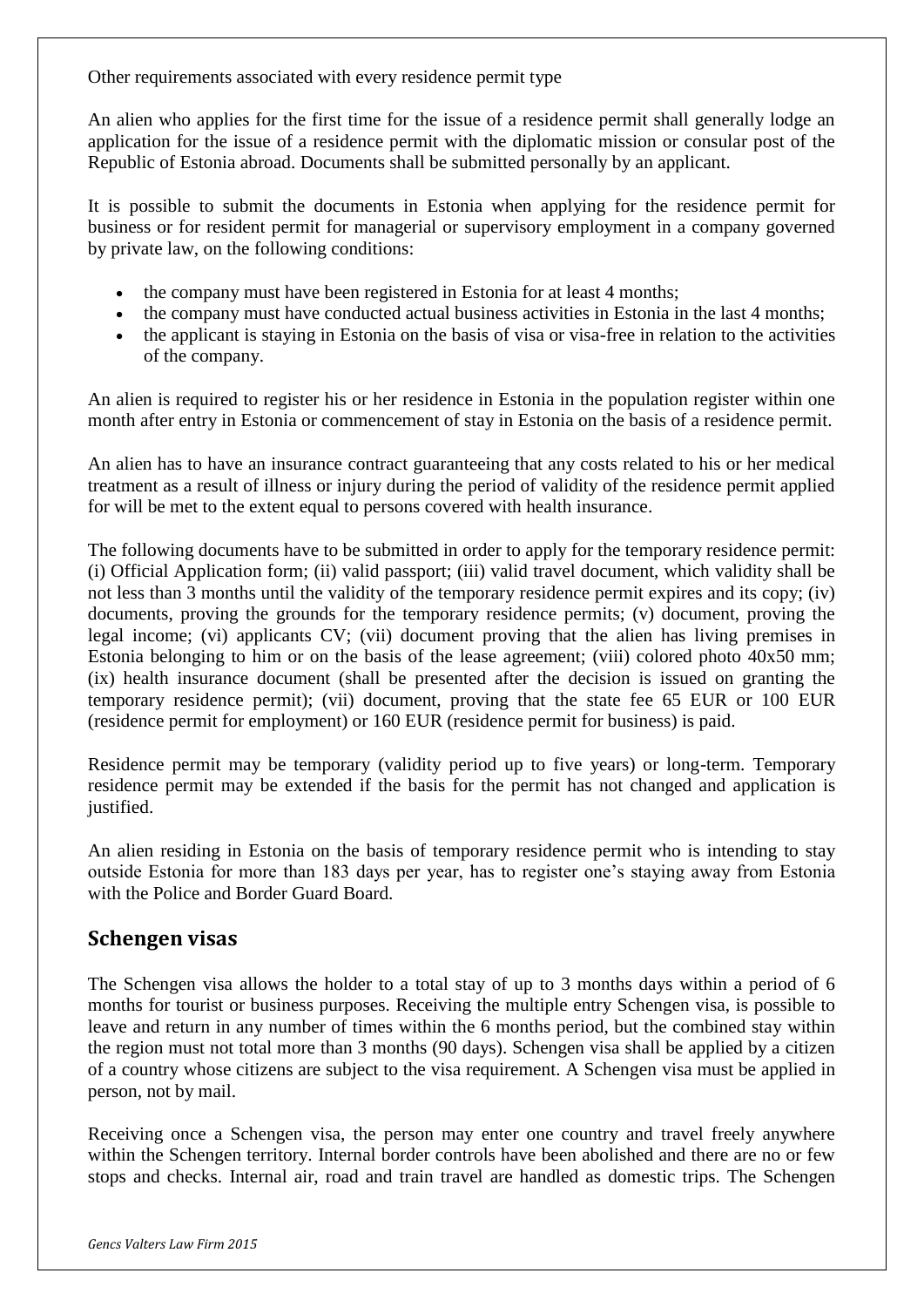Agreement still allows customs control as long as there is no passport check, and checks are made randomly, or at real suspicions.

It takes between 2 and 10 working days to get Schengen visa for short-term stays. Processing time may be up to several months for long term visas.

#### **Schengen visa types**

An airport transit visa (A) allows a person to transit through the international zone of a Schengen airport without entering the Schengen territory.

A transit visa (B) allows a person to transit no more than 5 days through Schengen countries by car, coach or travelling through different airports on the persons way to another non-Schengen country.

A short stay visa (C) allows a person to visit the Schengen countries for tourism, family or business visits, up to a maximum 3 months in a given 6 months period.

A circulation visa (C) is a short stay visa valid at least a year: It is mainly issued for business visits that have an invitation letter from a Schengen country, to aircrew member, to people having a special interest in the Schengen territory.

A long stay visa (D) allows a person to stay for more than 3 months, e.g., study, work, retire etc.

State fees for processing the Schengen visa application:

| Airport transit visa (A)                                                                                     | $60 \in$ |
|--------------------------------------------------------------------------------------------------------------|----------|
| Short-term visa $(C)$                                                                                        | $60 \in$ |
| Short-term visa (C) children 6-12 years                                                                      | $35 \in$ |
| EU agreements on the facilitation of the issuance of visas   One-time and multiple-entry visa                |          |
| (applies for the citizens of the Russian Federation and Ukraine)   35 $\epsilon$ ; urgent visa 70 $\epsilon$ |          |
| EU agreements on the facilitation of the issuance of visas   One-time and multiple-entry visa                |          |
| (applies for the citizens of Albania, Bosnia and Herzegovina, $\vert 35 \hat{\epsilon} \vert$                |          |
| Georgia, FYROM, Montenegro, Serbia and Moldova)                                                              |          |

Visas are issued at diplomatic missions or consular offices of the Republic of Estonia abroad. In order to get a visa an alien must submit:

- 1. a valid travel document;
- 2. an established form of application for Schengen Visa;
- 3. one photo of 35x45 mm, corresponding to the age of an alien;
- 4. the receipt of the paid consular fee;
- 5. a valid document certifying his/her health insurance;
- 6. supporting documents indicatingthe purpose of the trip;
- 7. documents proving the possession of sufficient means of subsistence (64 EUR for each day in Estonia);
- 8. documents in relation to accommodation;
- 9. information which enables to assess the intention to leave the Schengen area before the expiry of the visa.